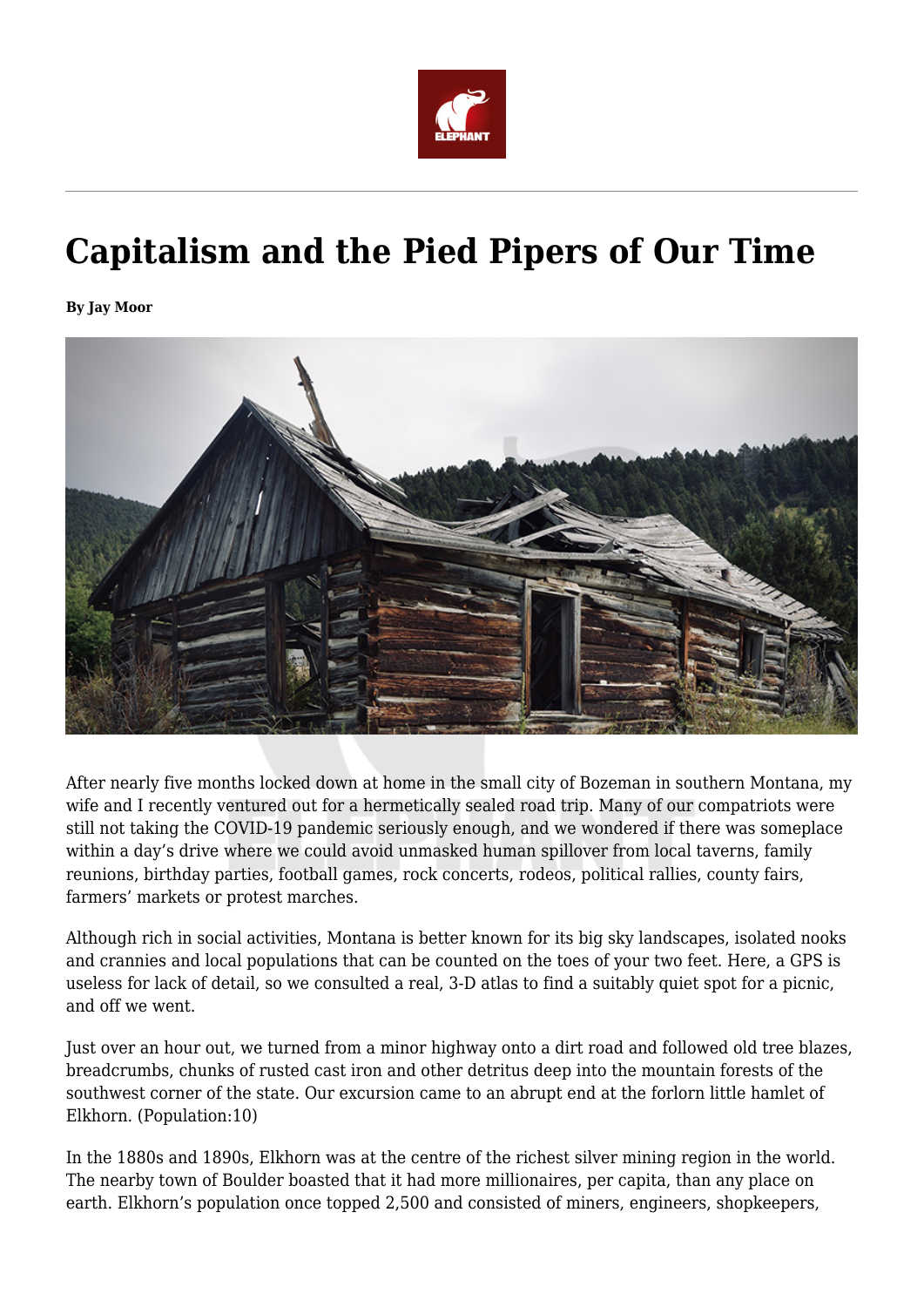teachers and a sufficient number of doctors, dentists, lawyers, surveyors, assayers, carters, blacksmiths, bartenders and prostitutes. Unusual for a Montana mining town, many of the workers, mostly from Europe, brought their families with them.

The mine and most of the remaining structures are now in ruins, with only a couple of buildings reoccupied by service sector hands dangling trinkets or claiming to be hunting guides. What caught our eye immediately was a rustic sign pointing to the Elkhorn cemetery, which was almost a mile out of town, around the backside of a mountain along a rocky, overgrown, forest track. There we found the perfect day-trip destination in a COVID-infested world. All the residents were practising horizontal and vertical social distancing; they sported full-body covering; and, there was one hundred percent sheltering in place.

#### **Tombstone tourism**

My wife and I are tombstone tourists. We like to wander through churchyards and cemeteries, reading gravestone obits and epitaphs. Each odd-angled monument and slab reveals something about the place and its people – even if it's only a couple of dates and a name. Each is a particle of evidence, waiting for Wikipedia to provide context. It's a painless way to learn history.

The Elkhorn cemetery occupies the side of a steep hill with perhaps a hundred and fifty graves scattered among the pine trees and boulders. We could identify a few oldsters, but most of the dead seemed to be in their twenties and early thirties. That was strange. More startling was a whole section of the hillside where were buried only children – dozens of them from age zero to about ten. And all had died within the two years between 1888 and 1890. Clearly something awful had happened in Elkhorn.

That awful something was diphtheria, a bacterial disease with symptoms and effects eerily similar to COVID-19. Unlike COVID, which is known to prefer vulnerable elders, diphtheria selects the young. Even though Elkhorn lies isolated high in the mountains, in its heyday, inhabitants moved in and out fluidly without restriction. There was even a narrow-gauge railway with daily service twelve miles down to Boulder city. This measure of mobility exposed nearly everyone to diphtheria. The close environment of the mines created conditions for transmission among many young men. One-room schools, packed with kids, helped to spread the deadly disease among the town's children. In that pre-vaccine era, the deceased were isolated from the living by locating the cemetery at what may have been thought to be a safe distance from town. This primitive form of zoning was Elkhorn's only apparent response to a virulent disease.

The diphtheria epidemic was not the direct cause of Elkhorn's demise. In fact, the high death rate did little to deter the town's frantic pursuit of profit. Mining persisted for several years after the epidemic peaked. Elkhorn's downfall was actually the result of a crash in the silver market.

In an attempt to loosen the national money supply, which was backed by the country's gold reserves, the Silver Purchase Act of 1890 required the U.S. government to buy tonnes of silver. This had the effect of driving up the price of silver, which greatly pleased the miners. An alliance between grassroots populists and the silver mine owners lobbied to place the USA on a bimetallic (gold and silver) currency standard, but the movement eventually lost steam. Gold, not the relatively abundant silver, would continue to back the value of paper money well into the  $20<sup>th</sup>$  century. Soon there wasn't enough gold in reserve to secure the amount of paper currency in circulation, and the Panic of 1893, a great depression, hit the whole country like a flash fire in tunnel 13.

The crash of the national silver market left Elkhorn's remaining residents with no economic reason to stay in their once-thriving community. With no market for its silver, Elkhorn finally withered and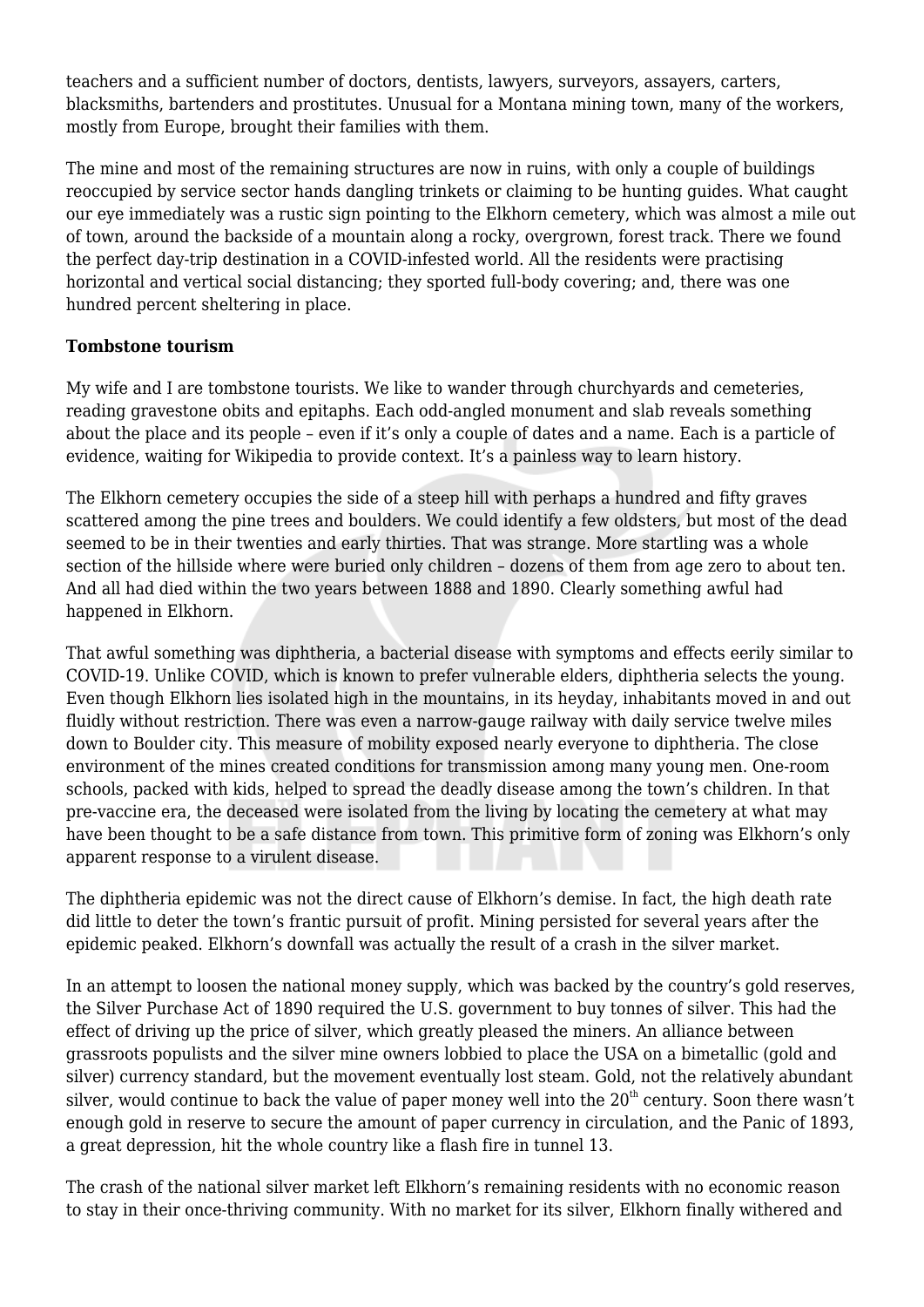became a ghost town. External forces, political and economic, had made planning for Elkhorn's future impossible and unnecessary. The town became collateral damage in the capital wars among the one-percenters of the Gilded Age.

## **A Kenyan detour**

As we unwrapped our cheese and pickle sandwiches in front of the boarded-up Home for the Feeble Minded (that's what they used to call people with developmental disabilities), my wife asked, "Why do you suppose they put a mental institution like this in such an out-of-the-way corner of the state?"

We had decided to save lunch until we got back down to Boulder to investigate the grand Italianate Revival red brick edifice that had first opened in 1905.

"It could have been a gift from the state legislature at a time when Boulder was losing its economic base," I said. "All those millionaires must have had some political influence. Or, it could have been to hide people with embarrassing conditions…embarrassing to their families. The atlas says this area produced 4 million pounds of lead, which is often associated with silver. The toxic waste from that much lead coming out of the mines must have dropped everyone's IOs lower than squid shit."

She gave that some thought and asked, "What does this place remind you of? No, not *this* place. The old mining operations."

Without waiting for my brain to engage, she answered herself. "It's like Kenya and the colonial capitalism that was going on when we left. Developers from outside – from the UK, Holland, USA, China – put up the capital, upped the value of their investments with tax holidays, underpaid workers and monopolies given out like royal land grants and carted away the profits. Minus twentyplus percent for the president's favourite charity."

"Yeah," I agreed, "they even brought their own cart. But there's been nothing like a diphtheria epidemic in Kenya, where workers and their families would have been forced to endure with little help. Unless you count malaria. Besides, the jobs created by foreign investment paid pretty well didn't they?"

"I think I said 'underpaid,' didn't I? Certainly not paid enough for decent housing, school fees and retirement. And capitalism has brought its own versions of the plague to Kenya. Think about the conditions in Nairobi's massive slums. Political corruption. Destruction of fragile ecosystems. Pollution of Lake Naivasha from chemicals and fertilizer. So, what about the flower business, itself?

"I see your point." I wasn't going to argue. I had read that weddings and other big flowery events have been cancelled all over the world after COVID jumped the pond. At the time, Kenya was employing something like 150,000 workers in the flower business and shipping US\$1 billion worth of geraniums, roses and carnations per year. Forty-two cargo flights every week, just to the Netherlands. Now, all those flowers are going straight into the compost.

"So, the bottom dropped out of the Kenyan 'silver market'," she said, shaking her head. "Where did that leave all those workers? Selling trinkets in a ghost town?"

"Luckily, Naivasha isn't a one trick pony, it's a town with options. Not 150,000 worth of options, though, and, if the pandemic doesn't end soon, Kenya may be dealing with more than a few ghost towns. I suspect people are already moving back upcountry."

"That's always been the Kenyans' main safety net, hasn't it? That's where Rose's family went during hard times." (Shortly after we left Kenya for the US, our Kamba neighbour and good friend, Rose,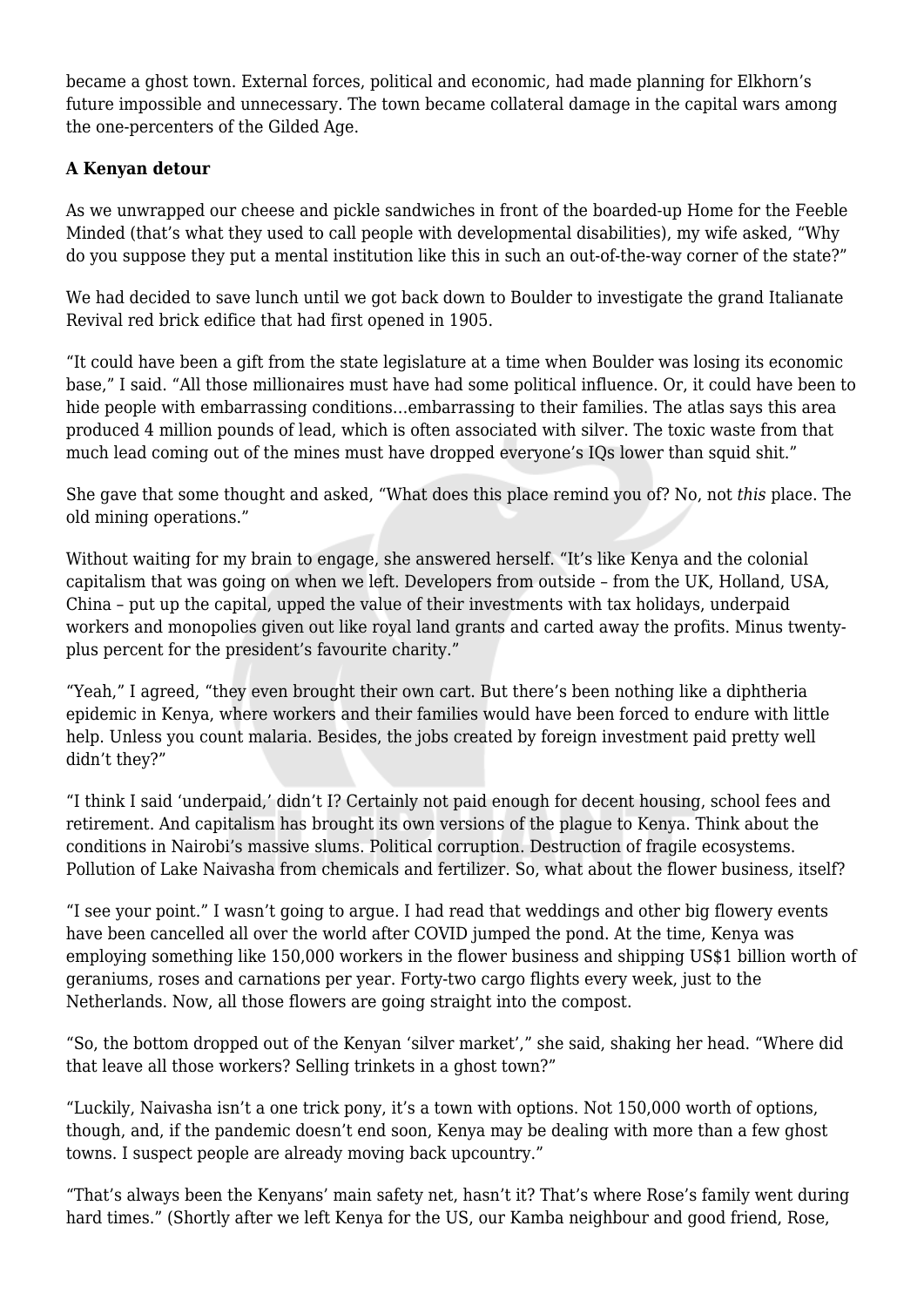decided to look for work upcountry and took a job at a clinic in Embu. Nairobi had always been tough on her kids.)

"Wups! We had better get moving." I could see in the mirror that the sky was filling with black clouds and streaky lightning. "Those clouds look like they're getting ready to let loose the artillery. This car is too flimsy to hold up in a barrage of Montana ice bombs." We both were remembering the hailstorm of 2010 that kept the panel beaters happy for a year.

#### **Business, as usual**

After returning to Bozeman later that evening, we saw in the day's newspaper that Montana's institutionalised elders were being hit hard by the virus – one memory care facility already had fifteen deaths. Nationwide, old folks living in congregate care facilities make up just one per cent of the population but are now close to fifty per cent of all COVID deaths in the US, where elder care is a lucrative and poorly regulated business.

From a sidebar on page one, we learned that President Trump is insisting that all children in the US are to be sent back to school in the autumn despite the danger from forced proximity. The better to hasten their parents' return to the labour force and, thereby, reduce the unemployment numbers prior to the general election in November. The paper reported that seventy-five per cent of our local parents agreed with the president's policy of sending their kids daily into a petri dish of potential disease! The need for a basic income with which to purchase the necessities of life was overriding medical science, good policy, common sense and even parental responsibility. Where was our government?

Turning to page two, we found Congress dithering over the allocation of money to temporarily provide a minimum income to families out of work or otherwise in need because of the virus. Service employees were especially hard hit, as restaurants, bars, beauty shops, nail and hair salons and other close-contact businesses shut down for the duration, which might be forever as far as anyone knew.

Further down the page, the governor of Florida was cooking the COVID death statistics so he could justify reopening the state's economy. Look! Things aren't so bad! Back to work! On to Disneyworld! Spend! Florida soon had the highest COVID infection rate in the US, the country with the highest infection rate on the planet. Young adults, anxious to get out and party in a state that specialises in partying, took heed of the governor's fairytale justification, went out, scooped up the virus and generously spread it around. The governors of many states that had already closed down buckled under pressure from their chambers of commerce and allowed or mandated businesses to reopen prematurely.

Businesses at the gateways to nearby Yellowstone National Park applauded the government's decision to open the park to visitors from around the world, none of whom would be subject to quarantine. Employees of park concessionaires are already testing positive for COVID.

Even our state university, a local money-spinner with 16,000 students, was saying that it will reopen this fall with in-person classes – but no testing! We wouldn't want to cull the herd too early, before tuition fees have been paid.

To read about it in the news, the whole country was performing a high-wire act without a safety net. For over a century-and-a-half, a limitless array of business deals and their promised billions had hogged the spotlight in America's economic circus, leaving public health and other social issues with little more than pennies from heaven. The tale of Elkhorn is not one of a town laid low by rampant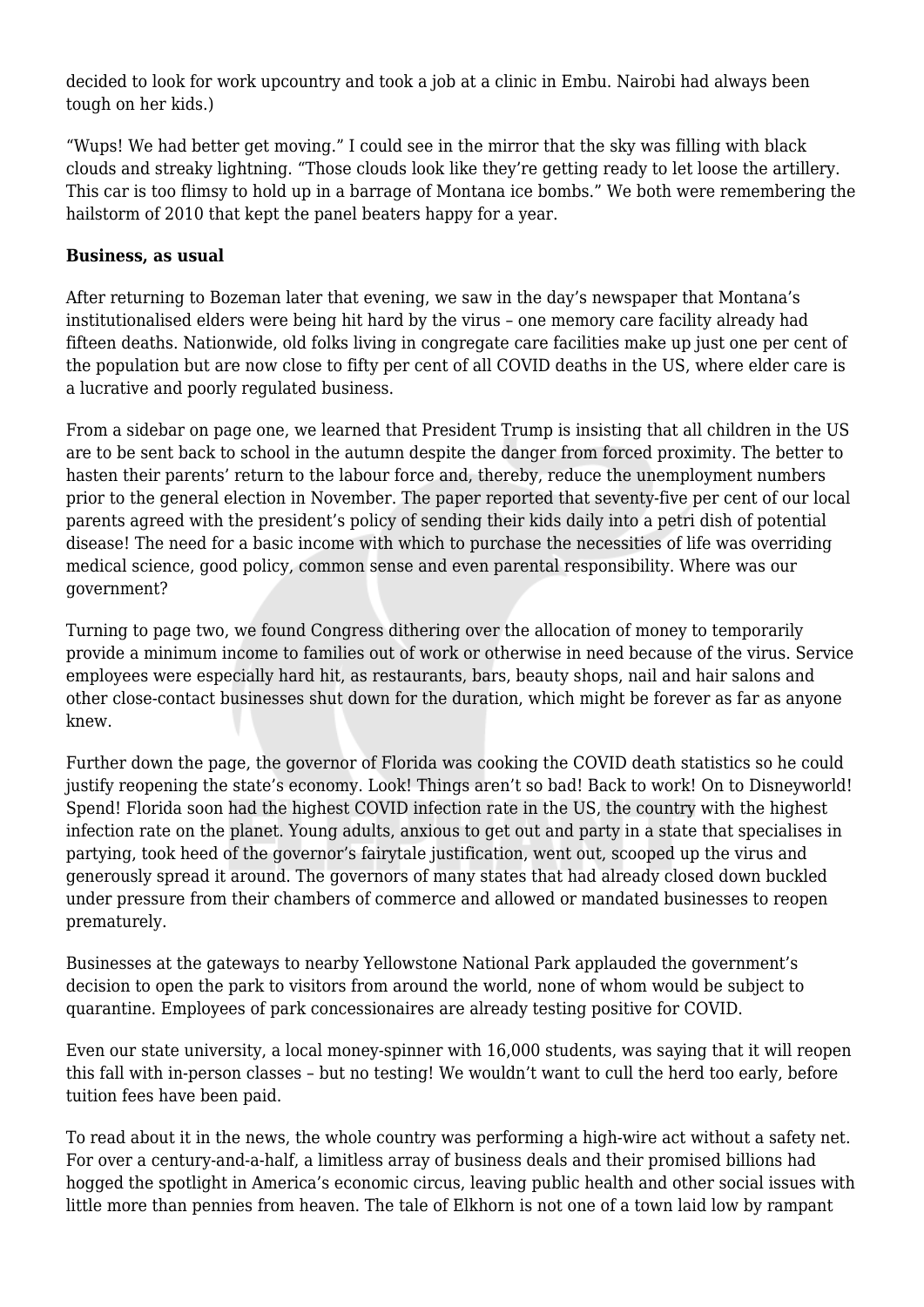diphtheria but one of business as usual in spite of that awful disease. It's happening again today but at a vastly greater scale and with devastatingly widespread consequences.

### **Hello! Emergency assistance?**

Ignorance of biological causation was a contributing factor in earlier epidemics. We can't say that today. We know that immobilising whole populations, prohibiting all large and most small gatherings, restricting travel to zero, quarantining, face covering, minimising exposure to others, social distancing, testing, contact tracing and frequent sanitising are all necessary to stop the spread of the virus. Modifying social behaviour is the key to successful suppression, even if it requires enforcement of stringent regulatory measures and cutting off sources of income.

With incomes diminished, we also know that greater social security payments, paycheck supplements, universal healthcare, loan forgiveness, rent subsidies, free child care, school fee waivers, home care for the vulnerable and accessible technological surrogates for face-to-face contact are needed before individuals can afford to modify their behaviour. Such an array of social and economic lifelines, normally paid for by progressive taxation and deficit spending, will be required for the country to survive this pandemic. Why, then, are we not organising our resources to do these things?

## **Hope is on the way**

Years ago, I worked with a British ex-air force officer who had had the job of predicting the weather for the Allied invasion of Normandy. In other words, to determine what day would be D-Day. The secret in that era of primitive weather forecasting was what meteorologists called the Persistence Theory. That is, tomorrow's weather in the English Channel will be much like the weather today. If the weather has been slowly trending toward less rain and wind, the trend should persist for a few more days. Not much hard thinking involved, he said. Just note the trend and work with it.

The same is true of anything riding on capital markets, which is to say almost everything in America. There is a great amount of inertia in waiting for venture capital to turn a profit and for existing assets, like oil wells, to be thoroughly wrung dry. This results in a perverse lack of planning. American cities march to the discombobulated cadence of opportunistic capital investment schemes, both public and private. In a capitalistic environment, order won't be created by the occasional regulatory device. And, it certainly won't be commanded by city planners that don't understand the stakes. Our cities are a farrago of costly investments and will not easily trade their sunk costs for some more organised vision of the future. Disorder, in the service of greater profit, is a dominant trend in our society and we'll stick with it.

Investors, financiers and other capitalists believe they can tolerate the dead bodies, social disruption and lingering after-effects of a pandemic – or of global warming, for that matter – as long as dividends, interest and other payments arrive on time and in sufficient quantities. And, if profits fall below expectations, the rich are powerful – and corrupt – enough to demand that the government provide a bailout even before it provides personal protective equipment, testing kits and ventilators. And this dystopian state of affairs will persist until the day we realise that health, safety and the general welfare can only be guaranteed within a completely reformed socio-economic system that puts human life ahead of profit – by transforming the greedy frog into a munificent prince.

As we adjust to living with COVID, we may notice trends that signal a growing popular response to social and economic pressure, and we may try to accommodate those trends. We may begin to see that people, seeking healthier environments, are moving from more dense urban to less dense suburban and rural settings, like Kenyans moving upcountry.